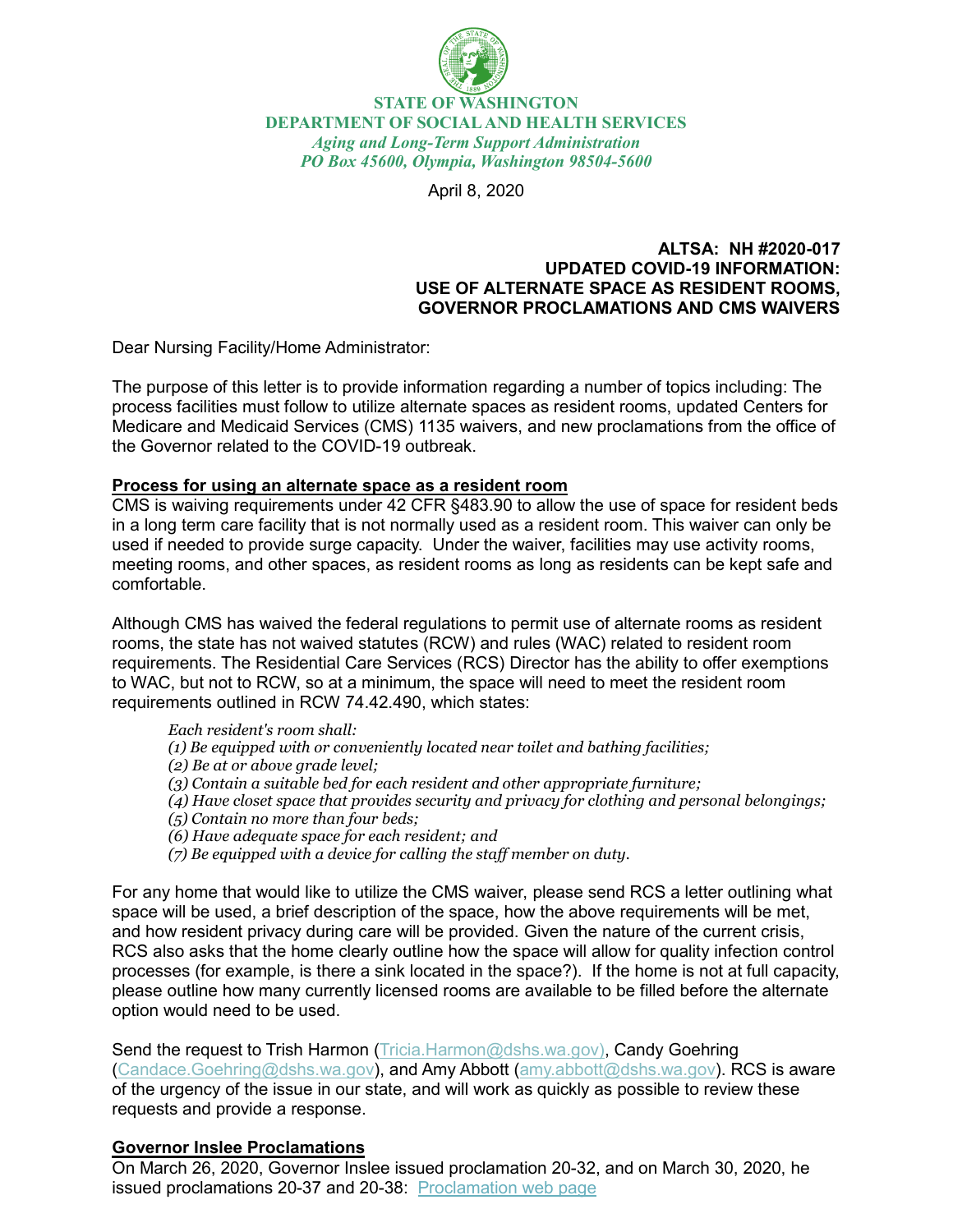Dear NH Administrator – COVID Information Update April 8, 2020 Page 2

- Proclamation 20-32 waives multiple Department of Health (DOH) statutes and rules concerning licensing requirements for many healthcare providers licensed by DOH, including, nurses, nursing assistants, and nursing assistants – nursing homes. The waiver relieves some healthcare providers of the obligation to complete education requirements prior to obtaining an initial or a renewed license, and extends all health profession license expiration dates to September 30, 2020 for licenses up for renewal between April 1 and September 30, 2020.
- Proclamation 20-37 waives RCW 18.88A.030(2)(a) and WAC 388-97-1660(3)(a)(i), which requires nursing assistants to complete training and testing to become certified within four months of employment with a nursing home. The proclamation is effective until April 29, 2020.
- Proclamation 20-38 waives certain statutes and rules related to construction review services (CRS) and Certificate of Need (CON) requirements. The intent of the proclamation is to expedite the process of increasing bed capacity or opening a new facility, and applies to nursing homes and assisted living facilities. It is important to note the waivers apply only for projects undertaken to provide surge capacity during the COVID-19 emergency. Homes opened under the expedited process that wish to stay open or homes that increased capacity that want to remain at a higher licensed capacity after the emergency will need to obtain CON and CRS approval after the waiver expires, on April 29, 2020.

# **1135 Blanket Waivers**

Detailed information on the waivers is located here: [https://www.cms.gov/about](https://www.cms.gov/about-cms/emergency-preparedness-response-operations/current-emergencies/coronavirus-waivers)[cms/emergency-preparedness-response-operations/current-emergencies/coronavirus-waivers](https://www.cms.gov/about-cms/emergency-preparedness-response-operations/current-emergencies/coronavirus-waivers)

CMS is authorized under the Social Security Act, to waive requirements during an emergency. During the earlier part of the COVID-19 outbreak, CMS issued waivers or suspensions for the three day hospitalization requirement, the resident assessment (MDS) timeframe requirement, and parts of the Preadmission Screening and Resident Review (PASRR) requirements. Recently they have waived additional requirements:

- **Staffing Data Submission**. CMS is waiving 42 CFR 483.70(q) to provide relief to longterm care facilities on the requirements for submitting staffing data through the Payroll-Based Journal system.
- **Physical Environment**.
	- $\circ$  Provided the state has approved the location as sufficiently safe and comfortable, CMS is waiving requirements under 42 CFR §483.90 to allow a skilled nursing facility (SNF) to be temporarily certified in the event there are needs for isolation processes for COVID-19 positive residents.
	- o CMS is waiving requirements under 42 CFR §483.90 to allow the use of space in a long term care facility that is not normally used as a resident room to be used to accommodate beds for residents if needed to provide surge capacity. See the top of the letter for more information.
- **Resident Groups**. CMS is waiving the requirements at 42 CFR §483.10(f)(5), which ensures resident can participate in-person in resident groups.
- **Training and Certification of Nurse Aides.** CMS is waiving the requirement at 42 CFR **§**483.35(d)(1)(i) which requires a SNF or NF may not employ a nurse aide longer than four months unless they meet training requirements. Facilities must continue to ensure the nurse aides are able to demonstrate competency.
- **Physician Visits.** CMS is waiving the requirement that physicians perform in-person visits, and allow visits to be conducted, as appropriate, via telehealth options.
- **Resident Roommates and grouping**. CMS is waiving 42 CFR §483.10(e)(5),(6), and (7), that provides for a resident to share a room with his or her roommate of choice in certain circumstances, to provide notice and rationale for changing a resident's room, and to provide for a resident's refusal a transfer to another room in the facility. This waiver is